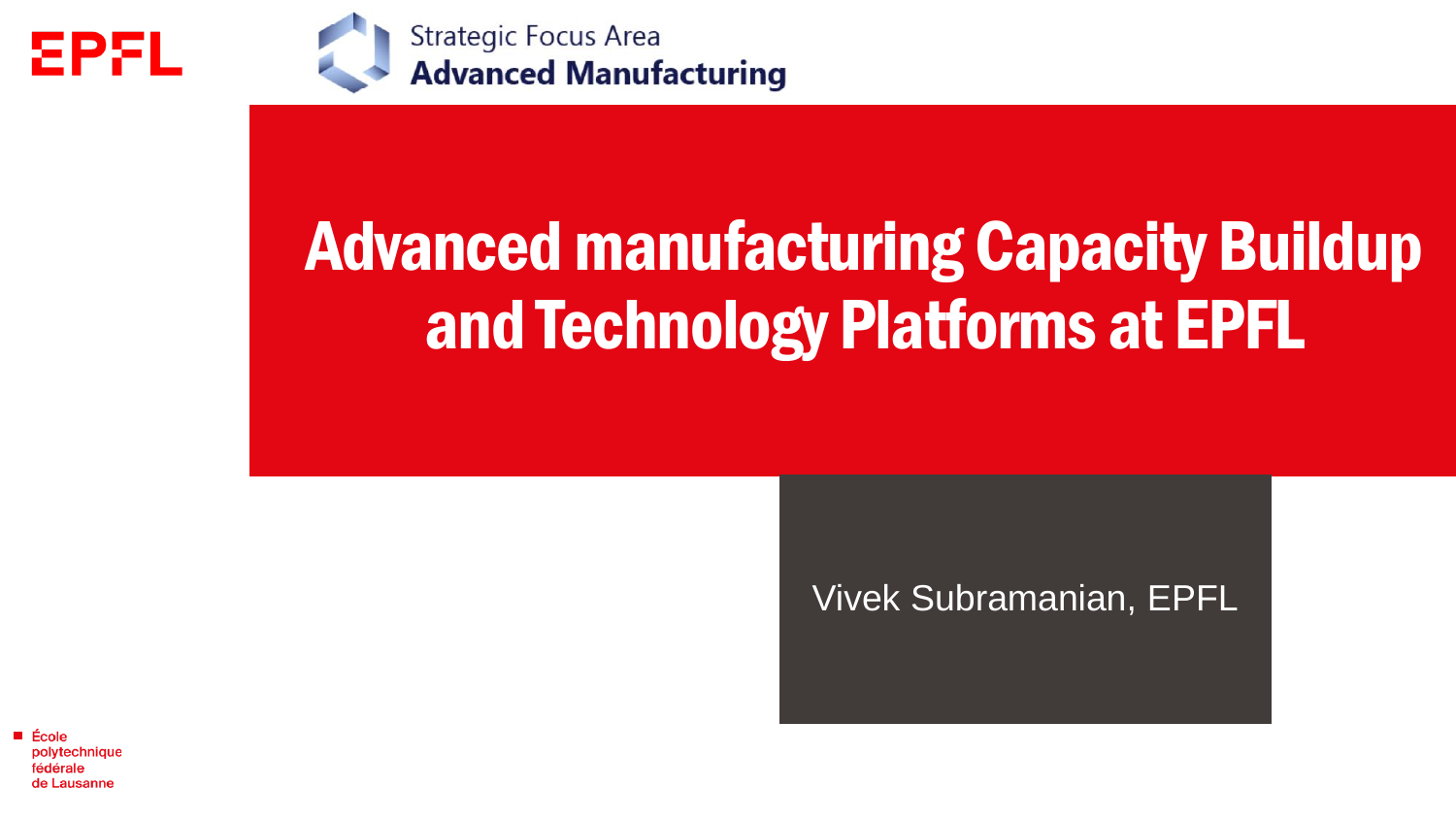## **EPFL** General Strategy <sup>2</sup>

## **People**

- Vision: Provide a focal point for micromanufacturing excellence and knowledge creation
- Hiring of faculty and staff to focus on advanced manufacturing
	- Vivek Subramanian, Professor Hired in 2018
	- Bruno Studach, Operational Director, M2C Hired in 2018
	- New Assistant Professor (search underway, interviews ongoing) to be hired in 2022

## **Infrastructure**

- Established a shared lab in Microcity, Neuchatel to support advanced micromanufacturing, led by Prof. **Subramanian** 
	- Several new tools purchased and installed, including state of the art multimaterial printing, ink characterization, and structural metrology tools.
- Leveraged other funding sources to assemble a world-leading platform for additive micromanufacturing, open to partners and to outside users.
	- SFA funds augmented capabilites in a strategic way to allow for realization of a comprehensive capability.

## **Ecosystem**

• Form ties to industry and partners, including CSEM, other academic institutions, and companies to leverage our combined expertise and capabilities.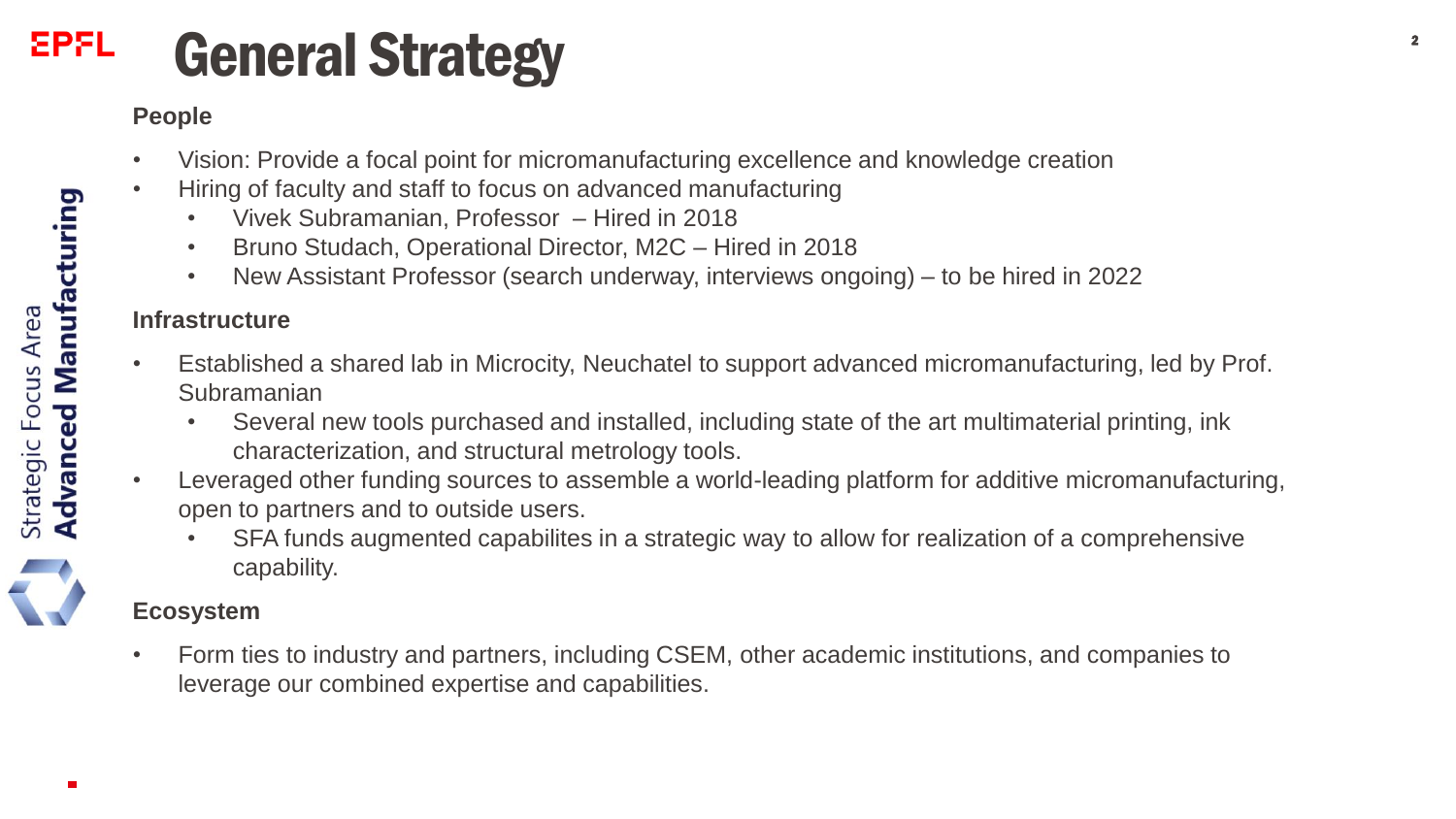# M2C: A center of excellence for manufacturing **EPFL** science and technology in a dense & rich ecosystem

A natural focal point for leveraging on the multidisciplinary capabilities of **EPFL** and **CSEM**  and their respective networks in the innovation pole of Neuchâtel…



• 4 major teaching & research institutions: EPFL, CSEM, HE-Arc, UniNe

3

- 2 professional training organizations CPLN and CIFOM
- Professional associations: FHS, Micronarc, ARCM
- Foundations for microengineering: FSRM
- Over 1'000 researchers, 7'000 students & 6'000 apprentices
- 800 annual technology transfer projects,
- Around 40 startups (many in microengineering industrial applications)

…as well as with **EPFL** labs & competence centers in Lausanne and in its other campuses

<u>:: CSAC</u>



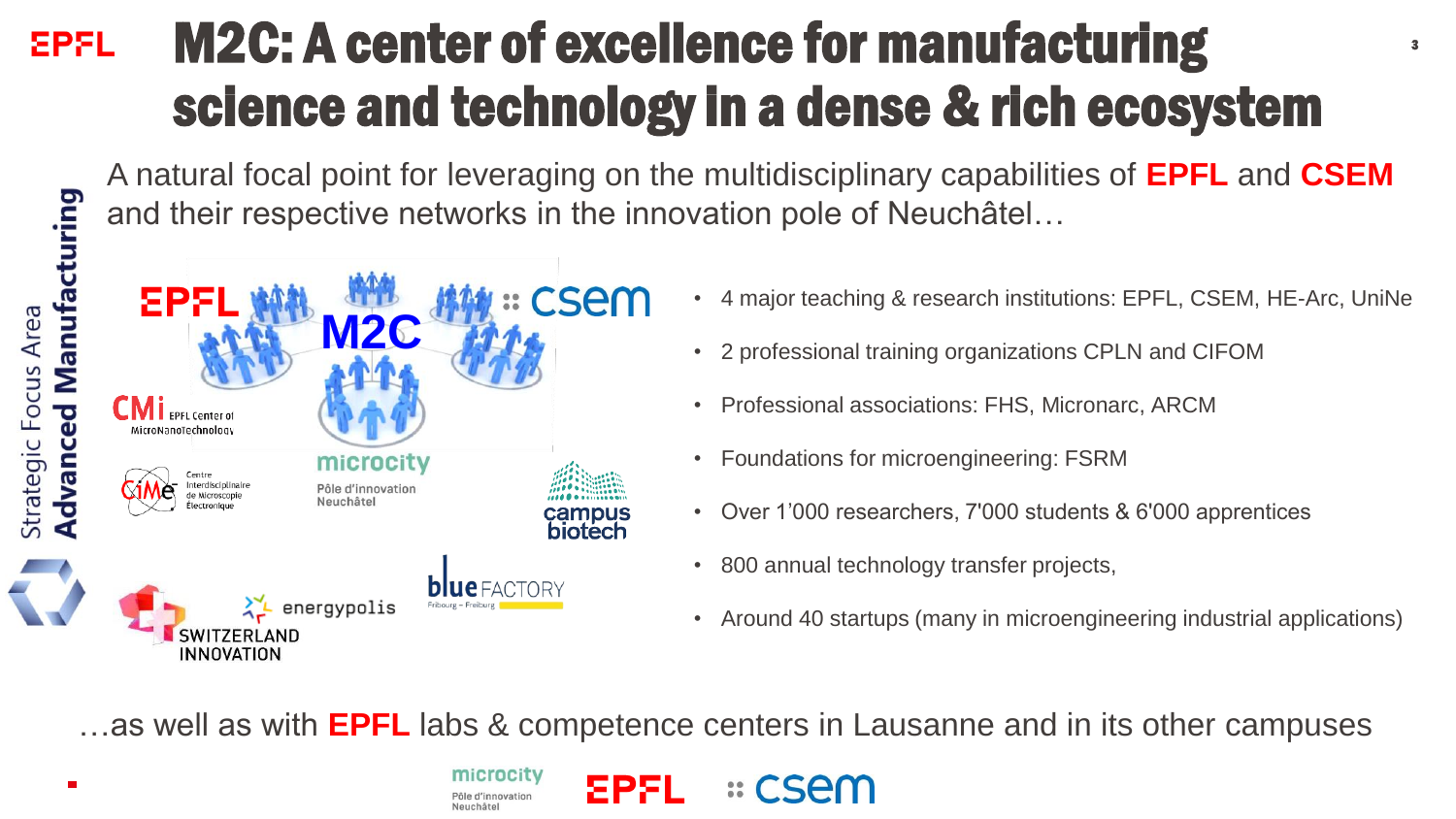## **EPFL People**



#### **Vivek Subramanian**

- Professor, Institute of Electrical & Microengineering (IEM)
- Associate Director, IEM
- Scientific Director, M2C **Research Portfolio**
- Manufacturing of integrated functional microsystems
- Printable Materials
- Additive processing of functional systems



#### **Bruno Studach**

- Operational Director, M2C **Portfolio**
- Establish the M2C equipment platform
- Leading industry engagement initiatives



#### **New Hire in 2022**

• Assistant Professor, Institute of Electrical & Microengineering (IEM)

### **Research Portfolio**

- Tbd in sustainable advanced manufacturing
- Supported by SFA funds during initial period